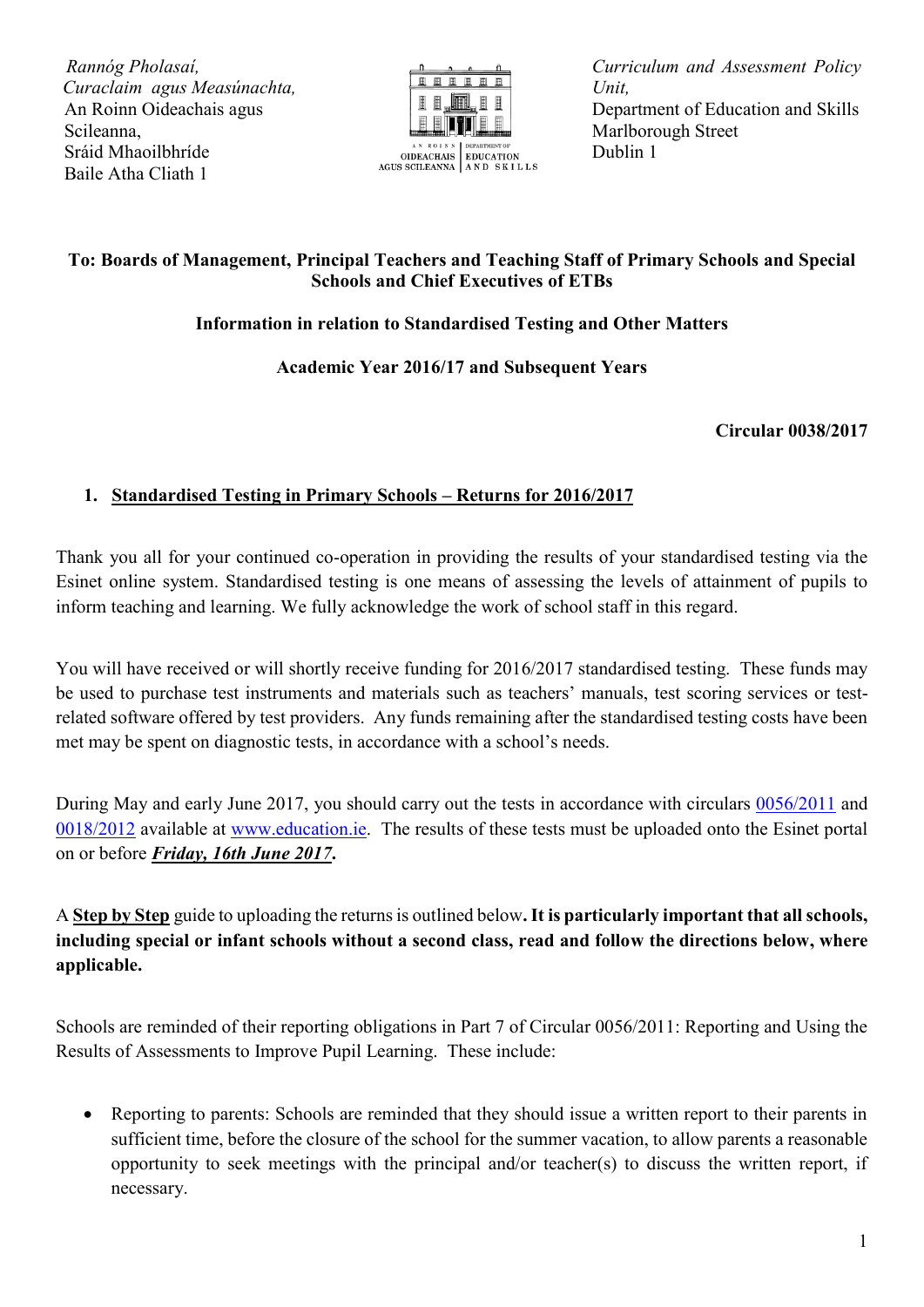- Using report card templates: All primary schools must use the standard report card template (available at [www.ncca.ie](http://www.ncca.ie/)) for reporting to parents on pupils' progress and achievement at school
- Reporting, analysing and using assessment information at school level
- Reporting information from standardised tests to their board of management
- Transferring assessment data in instances when pupils move to a different school
- Reporting standardised test results to the Department of Education and Skills [www.education.ie](http://www.education.ie/)

Note that the administration of standardised tests to whole classes is inappropriate at infant class level. Standardised tests, if used before the end of first class, should be administered in small groups only. See [www.ncca.ie](http://www.ncca.ie/) for more information. Standardised Tests are one of a number of assessment tools that can be used to inform teaching and learning in primary schools.

## **STEP BY STEP GUIDE TO UPLOADING STANDARDISED TESTING RETURNS**

#### **(Special and Infant Schools – See below)**

In order to upload the returns, please **fully complete** the following steps:

# **DATA ENTRY**

- 1. The designated **data entry** person in your school should log onto the Esinet portal, click on 'Literacy and Numeracy Returns', and then 'CAP Application', before entering the results of the tests on the form on screen, and clicking '**Submit'**.
- 2. Once the scores are submitted, the data entry person should log out.

# **APPROVER**

- 1. The designated **approver** in your school should then log onto the Esinet portal, click on 'Literacy and Numeracy Returns', and then 'CAP Application'.
- 2. If the approver is satisfied that the correct scores have been entered, he/she should click '**Approve'**.
- 3. A message will appear to say 'Thank you. Your records have been successfully approved'.
- 4. The approver should then click '**Finish'**.

Please note the following points in relation to the uploading of returns on the Esinet portal:

- All returns must be submitted **online**. Postal returns will **not** be processed
- Returns should be submitted by the designated data entry person in your school **and** then approved by the designated approver
- Submitted returns will **not** show up in the **OLCS** approval list. The approver must log into the application and approve the data
- Oueries should be directed to literacynumeracy $1617$ @education.gov.ie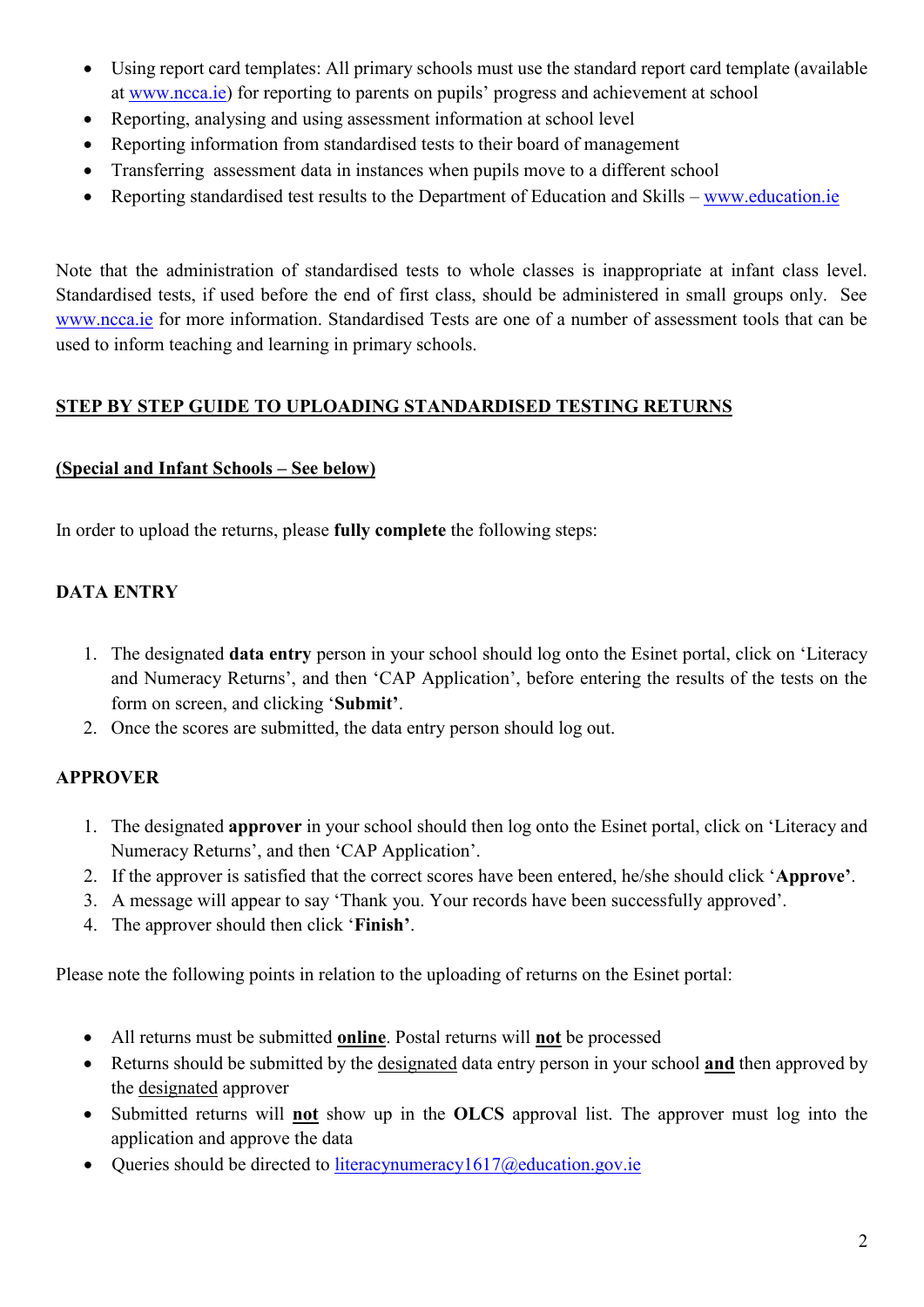#### **IMPORTANT NOTE FOR SPECIAL SCHOOLS:**

In the case of special schools if, in the view of the school principal, all relevant pupils have a learning or physical disability which would prevent them from attempting the tests, no action is required. **If a special school has pupils who are eligible to be tested in 2nd, 4th or 6th class, you are required to submit a return on Esinet.**

#### **IMPORTANT NOTE FOR INFANT SCHOOLS:**

As infant schools have no pupils in second, fourth or sixth class, no return is required. If an infant school logs on to the system, the school will not be recognised by the system. If such a school is in doubt, please contact [literacynumeracy1617@education.gov.ie.](mailto:literacynumeracy1617@education.gov.ie)

# **2. Special Education**

Schools will be aware that the Department of Education and Skills is considering potential revisions to the existing system of allocating Resource Teaching/Learning Support resources to schools. The new model of allocating resources is in effect from September 2017 with schools already receiving their allocation for 2017/18

Allocations are now based on a school's educational profile, which includes consideration of the percentage of students performing below a certain threshold on standardised test results.

On issuing a social context survey to schools in 2014, all primary schools were advised that the standardised test data which have been returned, or were being returned by schools for 2013/14 and for subsequent years (as set out in DES Circular 0045/2014) have been identified as the best source of data for this element of a school's educational profile and may be used to inform the development of a revised model to allocate Resource Teaching/Learning Support teachers for schools. All schools were therefore so informed.

The position remains that standardised test data being returned may be used in the future to inform the development of a proposed revised model to allocate Resource Teaching/Learning Support teachers for schools.

#### **3. Education Passport – Transferring pupil information from primary to post primary schools**

As indicated in Circular 45/2014, the National Council for Curriculum and Assessment (NCCA) has developed a suite of materials to support the reporting and transfer of pupil information from primary to postprimary schools. Schools should ensure thatan Education Passport for each pupil is sent to the relevant postprimary school following confirmation of enrolment and, ideally, by the end of June. Since 2014/15, schools are required to use the NCCA Education Passport materials to support the reporting and transfer of pupil information at the end of sixth class. The materials are presented under the umbrella title of "Education Passport" and are available at [www.ncca.ie/transfer.](http://www.ncca.ie/transfer)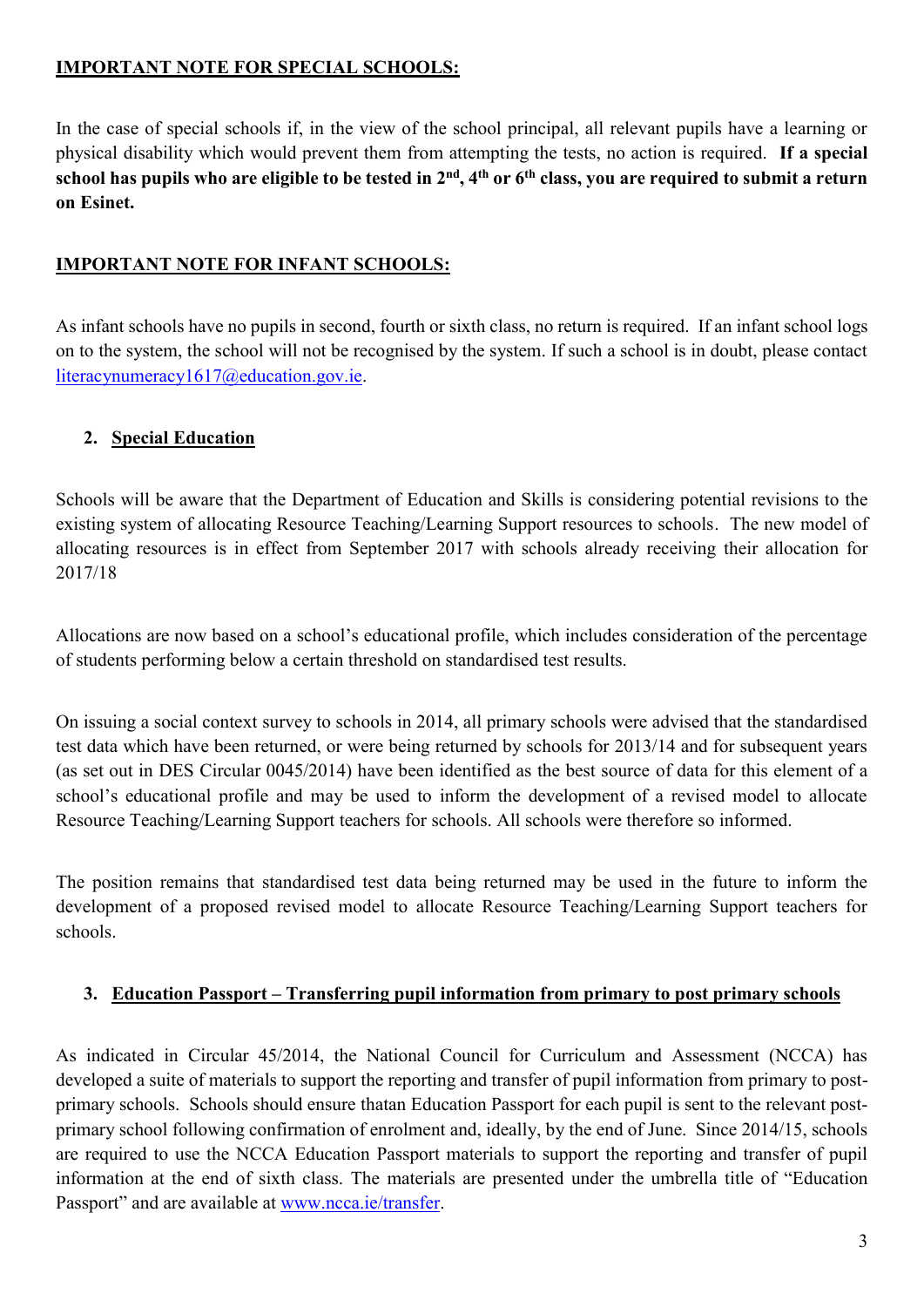- The standard  $6<sup>th</sup> Class Report Card Temple for completion by schools.$
- The *My Profile* sheet for completion by pupils in primary schools before being shared with their parents/guardians.
- The *My Child's Profile* sheet for completion by parents/guardians. This should be sent with the *My Profile* sheet to parents/guardians by the end of the second week of June at the latest. Parents may complete the *My Child's Profile* should they wish to do so. The primary school should forward *My Child's Profile,* if completed, along with the pupil's *My Profile* sheet and the 6th Class Report Card to the post-primary school.

The Education Passport materials have been developed by the NCCA, following an extensive period of engagement with stakeholders, to support the dual purpose of reporting to parents and of transferring pupil information to post-primary schools once enrolment has been confirmed.

For more information about the administration of the Education Passport, schools should refer to the FAQs at [www.ncca.ie/transfer.](http://www.ncca.ie/transfer)

# **4. Primary Language Curriculum**

The work of the National Council for Curriculum and Assessment (NCCA) development group for the Primary Language Curriculum / Curaclam Teanga from Third to Sixth Class is underway. This represents a continuation of the development of a language curriculum which heretofore focused on Junior Infants to Second Class (Stage 1 and 2) and culminated in the publication of the Primary Language Curriculum –Junior Infants to Second Class in 2015. The Primary Language Curriculum from Third to Sixth Class will align with and reflect the rationale, aims and overview outlined in the Primary Language Curriculum (PLC) 2015. The components, strands and elements of language remain the same to support continuity and coherence in pupils' learning in Irish and in English. The Primary Language Curriculum from Third to Sixth Class will extend the progression continua and continue to map out the progress that all children will make in their language learning, irrespective of age, class or abilities. In setting out progression milestones for Third to Sixth Class, due consideration will be given to the development of skills across the areas of oral language, reading and writing.

The Primary Language Curriculum will continue to be inclusive of all learners, in its design, use of terminology and in its approach to planning, teaching and assessing for learning in all school contexts: Scoileanna Gaeltachta, Scoileanna lán-Ghaeilge, English-medium schools and special schools. A toolkit of support materials will be made available to support teachers in interpreting and implementing the PLC from Third to Sixth Class.

An interactive version of the Primary Language Curriculum/ Curaclam Teanga na Bunscoile for infants to second class is available online for teachers and schools to access at www.curriculumonline.ie/primary. A hard copy of the curriculum for each teacher has already been sent to schools.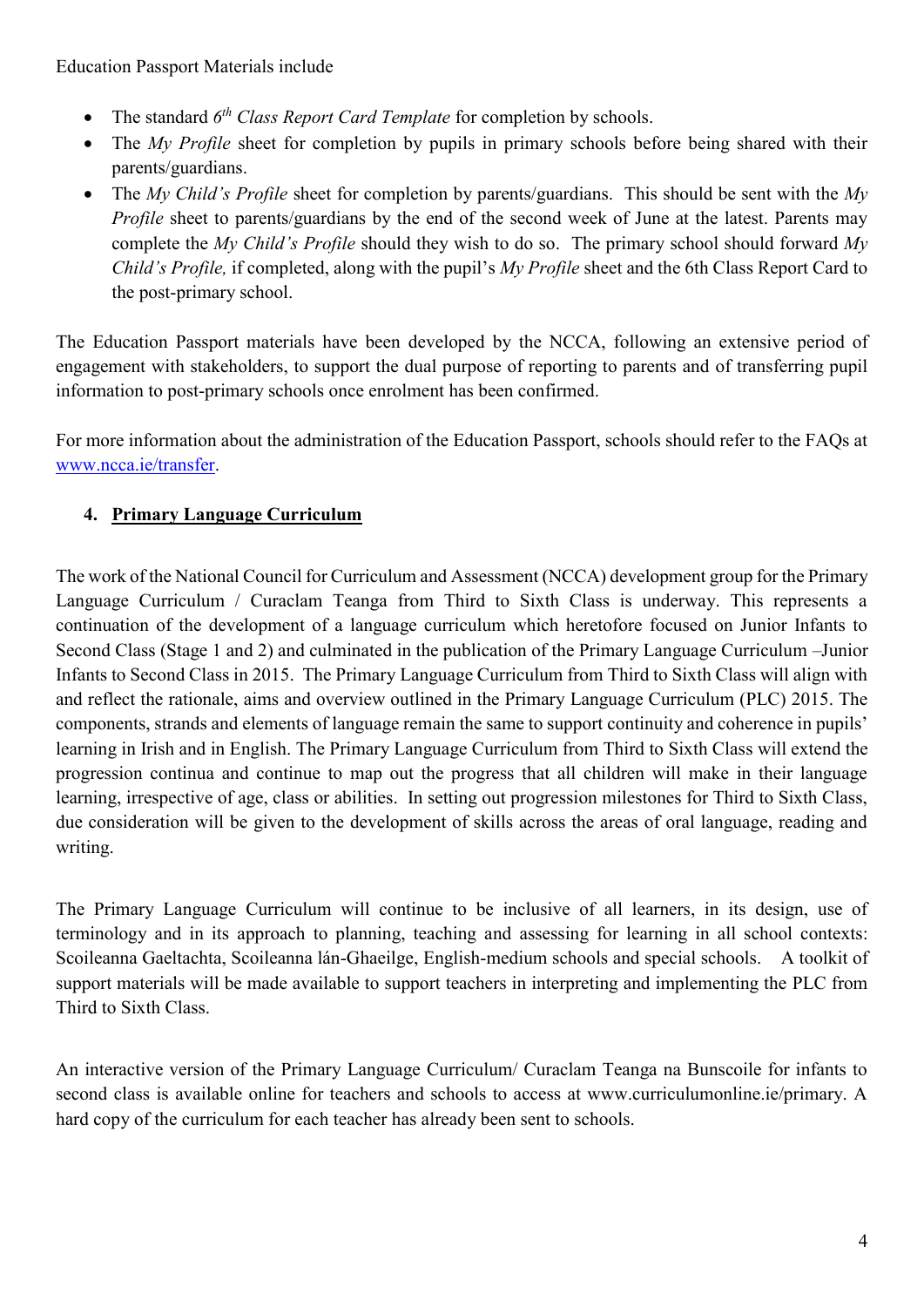#### **Support for Parents (Re Primary Language Curriculum)**

The National Council for Curriculum and Assessment (NCCA) has developed two information leaflets for parents on the new Primary Language Curriculum:

- [A one-page leaflet](http://curriculumonline.ie/getmedia/96b88c3e-0047-40df-b02b-e64422051d32/Primary-Language-Curriculum_Parents_1-page.pdf) answers key questions from parents about the curriculum.
- [A two-page leaflet](http://curriculumonline.ie/getmedia/78ac7ab5-0efc-4efb-9bd7-77d25d45bf9f/Primary-Language-Curriculum_Parents_2-pages.pdf) gives more detail on these key questions parents have about the curriculum.

The leaflets are available in English and Irish at [www.curriculumonline.ie.](http://www.curriculumonline.ie/) The shorter leaflet might be more helpful for parents for whom neither English nor Irish is their first language.

The leaflets explain why there is a new language curriculum and how it is different to the current curriculum for English and Irish, and they inform parents of their important role in supporting and encouraging their children's language learning at home. In addition to the leaflets, the new Language Curriculum section on the curriculumonline website includes a section called **Support Material**. While much of this looks at classroom work, parents might find some of it helpful in supporting their children at home. The material includes lots of advice, photos and videos about children learning to talk, read and write. Over time, more materials on how parents can support their children's language and literacy development through conversations and everyday activities and routines, will be added to the website.

As part of your work with the new Primary Language Curriculum, your school might like to share some of these materials with parents and/or draw their attention to them on the NCCA website at [www.curriculumonline.ie.](http://www.curriculumonline.ie/)

As part of the Department's strategy to improve children's literacy and numeracy skills, the National Adult Literacy Agency developed the website [www.helpmykidlearn.ie.](http://www.helpmykidlearn.ie/) This provides some suggestions for enjoyable activities in which parents and their children can engage. Information for parents about resources to support literacy and numeracy in Irish is available from COGG, [www.cogg.ie.](http://www.cogg.ie/)

In addition, the National Adult Literacy Agency has promotional posters and bookmarks with information about the website *Help My Kid Learn*, and how parents can support their children's learning over the summer. If you would like to order a free promotional pack for your school, email [mmurray@nala.ie.](mailto:mmurray@nala.ie)

We encourage schools to:

- add a link from the school website to [www.helpmykidlearn.ie](http://www.helpmykidlearn.ie/) (a great many of you have done this already) and [www.cogg.ie](http://www.cogg.ie/) particularly in Gaeltacht schools and in Gaelscoileanna
- mention the websites to new parents visiting the school in May/June.
- recommend them to parents as a source of suggestions for enjoyable activities in which parents and their children can engage.
- encourage staff to access the websites and mention them in parent/teacher meetings.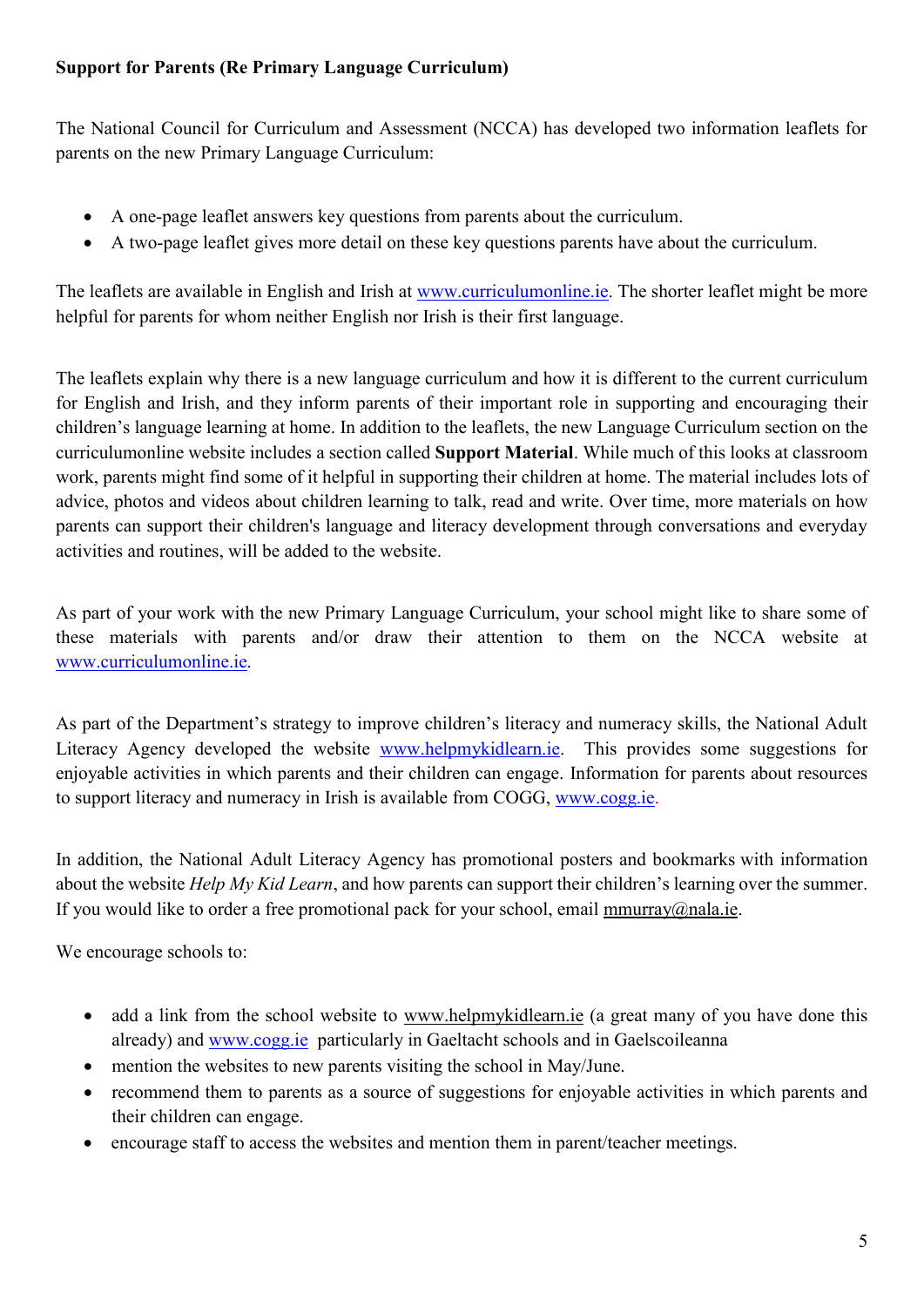#### **5. Public Libraries Support for Schools**

The establishment of a collaborative approach for the provision of educational support and leisure reading materials between schools and public libraries is an objective of the Public Library Strategy 2013-2017 *Opportunitiesfor All.* A number of standard services which all public libraries will make available to primary schools have been identified and agreed nationally. These services are outlined below.

Membership of the public library is free and provides access to a wide range of resources and activities that aim to support primary schools in developing children's literacy, numeracy, creativity and communication skills. Building upon existing partnerships between schools and libraries have many potential benefits for both the public libraries and primary schools.

A catchment of primary schools has been identified for each library branch. This information is available on the public libraries' website at [www.librariesireland.ie](http://www.librariesireland.ie/) /services-to-schools.

Each partner library branch will provide the services outlined below and will liaise directly with each primary school during the school year. In the case of certain schools, some of the services will be provided by the mobile library, school library van or through the library headquarters, to be determined at local discretion. Under the collaborative approach, each library service will make contact with the school principal a few times a year. Such contact will provide information in relation to the library services and resources available to each school.

The range of library services offered to primary schools includes the following:

- Facilitating class visits from primary schools, arranged locally in advance
- Providing a dedicated teacher's card on request to every teacher in every primary school to enable each teacher to borrow items for his/her class
- Making presentations on the library services for each school, as requested by the school, at a time agreed with the principal, or as part of in-service training. The presentation may be facilitated at the school and can be made to teachers, pupils and/or parents. Schools may cluster together for this presentation, if desired.
- Providing:
	- Reading and curriculum support materials
	- Online learning resources, including over 300 Irish and international newspapers, 190 different magazine titles, comprehensive collections of e-books and e-audio books, over 500 online learning courses and 80 language courses
- Resources and reference materials to support school projects
- Providing a reading space for children and access to electronic resources in each partnered library service
- Providing reference resources and research assistance to pupils and teachers for school project work
- Providing information for parents about the range of library resources and the activities available to support the development of their children's literacy and numeracy skills
- Providing ongoing library programmes and initiatives throughout the year, including a new Spring into Storytime initiative and the national Summer Stars reading programme, to support the continuing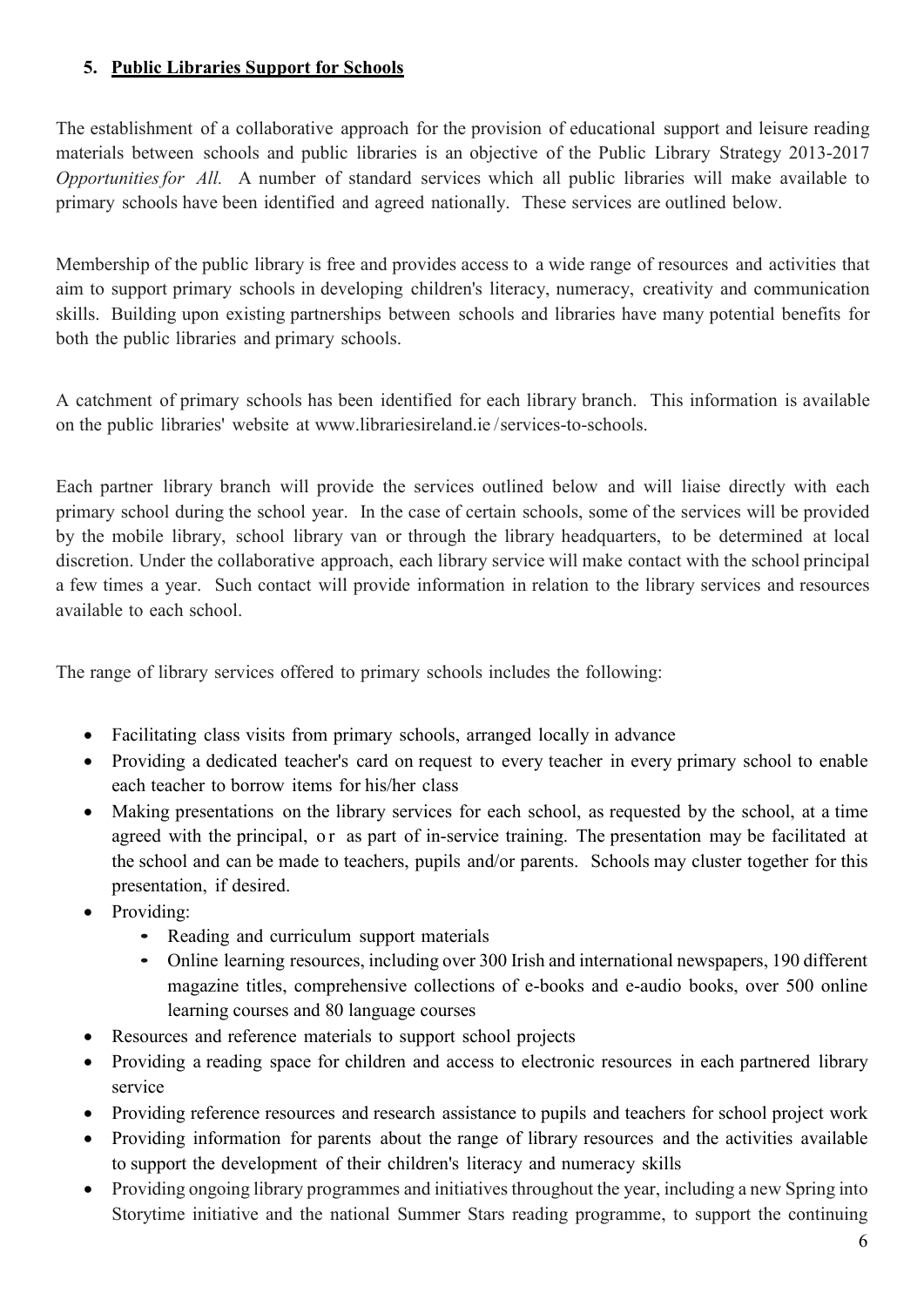development of children's literacy and numeracy skills (www.librariesireland.ie). The Spring into Storytime initiative runs throughout April each year and the Summer Stars reading programme will run throughout the summer and is a fun reading programme, open to all children who register for it at their local library.

 Providing access to a wide range of historical material about the local area, including maps, photographs, documents and information and collections relating to 1916 and subsequent commemorations.

#### **6. Literacy and Numeracy Strategy 2011 – 2020: Interim Review of the Strategy and New Targets**

The publication in January 2015 of the positive results of the National Assessments of English Reading and Mathematics indicate that the overall targets at primary level, which were set out in the Literacy and Numeracy Strategy published in 2011, have been met.

On 14th March 2017, the Minister launched the Report of an *Interim Review of the Literacy and Numeracy Strategy*, including new and updated targets. An Information note for Primary and Post-Primary Schools is enclosed with this circular.

#### **7. Consultation: Structure and Time in the Primary Curriculum**

The NCCA has published proposals related to structure and time in the primary curriculum. The proposals are available at [www.ncca.ie/timeandstructure.](http://www.ncca.ie/timeandstructure) This consultation is the first time, in almost twenty years, that those working in primary education have had an opportunity to consider the structure of the curriculum, what it should comprise and how time should be allocated within it.

Informed by national and international research, curriculum reviews and evaluations, and work with settings and schools, the proposals are intended to begin a discussion about the redevelopment of the primary curriculum. The first set of proposals looks at curriculum structure. This includes the possibility of moving away from subjects in early primary and making stronger links with what children do and learn in preschool. The second set of proposals considers a different way to think about, and use time in the school day. These proposals are designed to offer more flexibility to schools in deciding how best to use time to support children in their learning.

The consultation began in January and continues to the end of May 2017. A report on the consultation will be published in the autumn at [www.ncca.ie/timeandstructure.](http://www.ncca.ie/timeandstructure) The NCCA will use the findings to draft an overview of a redeveloped primary curriculum which will be the focus of further consultation in 2018. See the NCCA's website for how you can get involved in the consultation.

#### **8. Mathematics Curriculum**

As part of *Literacy and Numeracy for Learning and Life: The National Strategy to Improve Literacy and Numeracy among Children and Young People 2011-2020*, the NCCA is working on the redevelopment of the mathematics curriculum for primary schools. This work draws on Research Reports 17 (Dunphy, Dooley,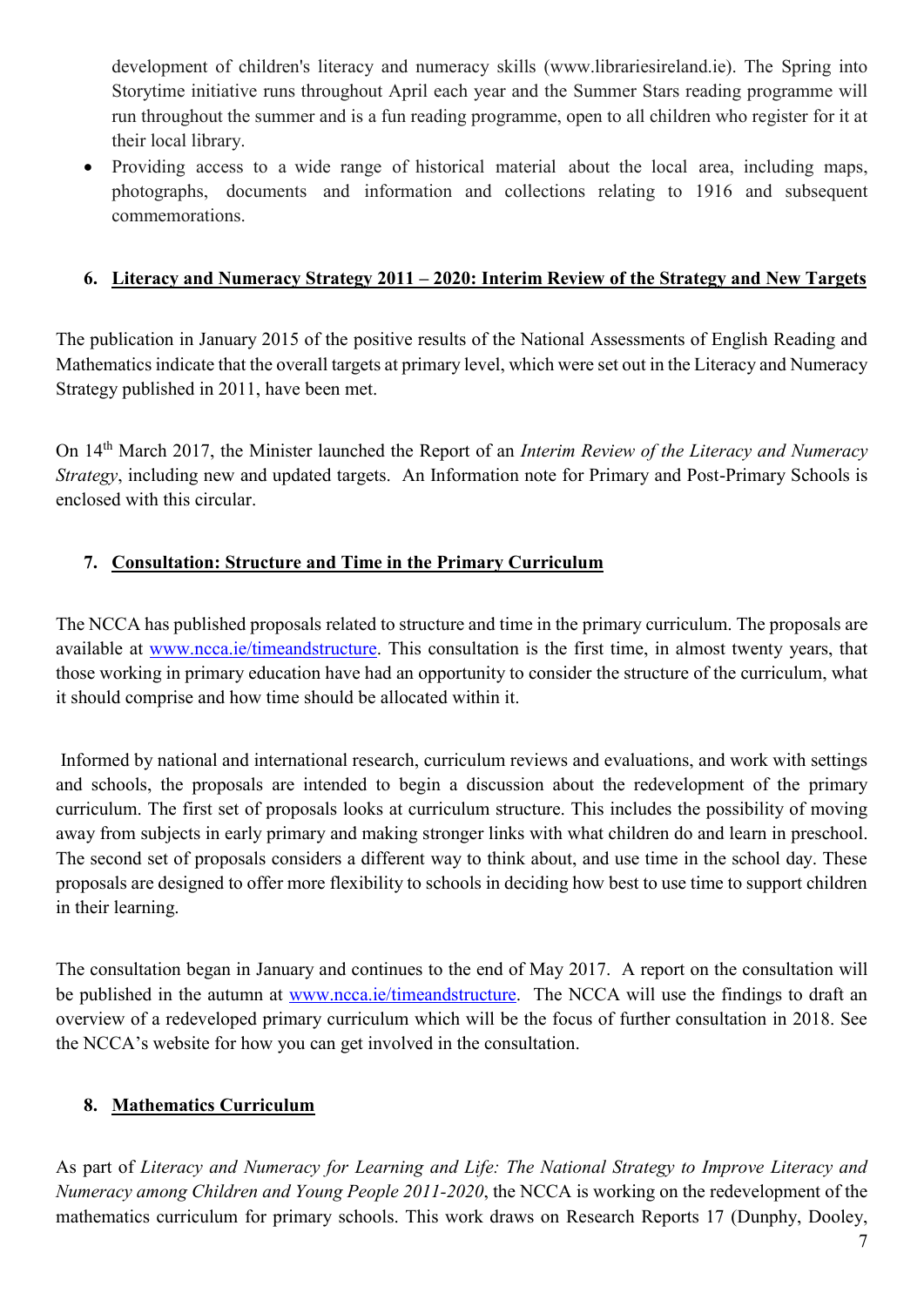Shiel et al) and 18 (Dooley, Dunphy, Shiel et al), an audit of maths curriculum policy in other jurisdictions, curriculum reviews and evaluations, and national and international assessments. A background paper summarises key messages from all of these and sets out implications for a new mathematics curriculum. These publications can be found on the NCCA website at

[http://www.ncca.ie/en/Curriculum\\_and\\_Assessment/Early\\_Childhood\\_and\\_Primary\\_Education/Primary-](http://www.ncca.ie/en/Curriculum_and_Assessment/Early_Childhood_and_Primary_Education/Primary-Education/Primary_Developments/Maths/Review-and-Research/Review-and-Research.html)[Education/Primary\\_Developments/Maths/Review-and-Research/Review-and-Research.html](http://www.ncca.ie/en/Curriculum_and_Assessment/Early_Childhood_and_Primary_Education/Primary-Education/Primary_Developments/Maths/Review-and-Research/Review-and-Research.html) 

Current work on the mathematics curriculum focuses on junior infants to second class and is due for completion in autumn 2018.

# **9. Policy on Gaeltacht Education 2017-2022 – Gaeltacht Areas**

Following on from a comprehensive review of educational provision in the Gaeltacht the Department of Education and Skills launched its [Policy on Gaeltacht Education 2017-2022](https://www.education.ie/en/Publications/Policy-Reports/Policy-on-Gaeltacht-Education-2017-2022.pdf) (the Policy) in October 2016.

The finalisation and publication of the Policy is a central commitment contained in the Department's [Action](https://www.education.ie/en/Publications/Corporate-Reports/Strategy-Statement/Department-of-Education-and-Skills-Strategy-Statement-2016-2019.pdf)  [Plan for Education 2016-2019.](https://www.education.ie/en/Publications/Corporate-Reports/Strategy-Statement/Department-of-Education-and-Skills-Strategy-Statement-2016-2019.pdf) Publishing and implementing the Policy on a phased basis and as resources permit is also a major element of the Government's [20 Year Strategy for the Irish Language 2010-2030](http://www.ahrrga.gov.ie/app/uploads/2015/07/20-Year-Strategy-English-version.pdf)*.*

The overarching goal of the Policy is to ensure the availability of a high quality and relevant Irish-medium education in Gaeltacht schools and in this way to support and encourage the use of Irish in Gaeltacht communities. Specifically, the Policy aims to ensure that a sufficient number of schools and early-years settings use Irish as the language of communication and instruction for all areas of learning (apart from English and other languages), in each of the Language-Planning Areas within the Gaeltacht (as set out under the Gaeltacht Act, 2012).

A key feature of the Policy, which relates to schools, is the management and implementation of a Gaeltacht School Recognition Scheme. Under the Gaeltacht School Recognition Scheme, schools in Gaeltacht languageplanning areas will be invited to seek status as Gaeltacht Schools in line with specified language-based criteria aimed at strengthening Irish-medium educational provision in the Gaeltacht. Circular 0033/2017 for primary schools and Circular 0034/2017 for post-primary schools outlining the details of the Gaeltacht School Recognition Scheme have recently issued to schools in Gaeltacht language-planning areas. .

Schools can consult the [Gaeltacht Education Unit](http://www.education.ie/ga/An-Roinn/Bainistíocht-Eagar/An-tAonad-um-Oideachas-Gaeltachta.html) at [aog@education.gov.ie](mailto:aog@education.gov.ie) for information and updates in relation to the implementation of the Gaeltacht School Recognition Scheme.

# **10. Healthy Ireland**

Schools are reminded of the importance of physical activity and healthy eating. Circular 034/2016 highlights to schools their responsibilities in this area recommends measures that can be improved or adopted to promote healthy lifestyles amongst pupils.